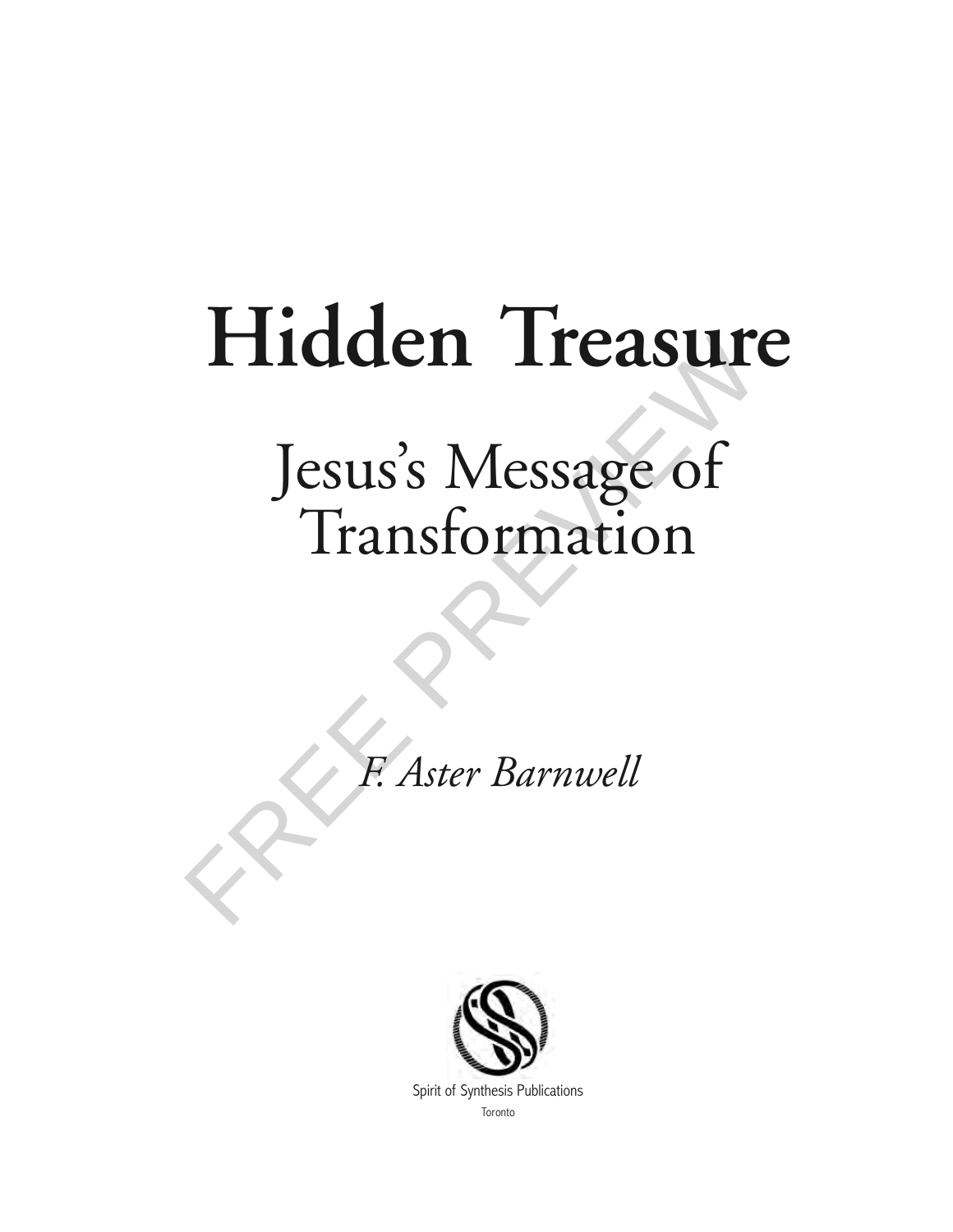Copyright © 2010, 2011 by F. Aster Barnwell.

All rights reserved. No part of this book may be used or reproduced by any means, graphic, electronic, or mechanical, including photocopying, recording, taping or by any information storage retrieval system without the written permission of the publisher except in the case of brief quotations embodied in critical articles and reviews.

Published in the U.S.A. by iUniverse 1663 Liberty Drive Bloomington, IN 47403 www.iuniverse.com

Library of Congress Control Number: 2011913962 ISBN: 978-1-4620-4333-0 (sc) ISBN: 978-1-4620-4334-7 (he) ISBN: 978-1-4620-4335-4 (ebk)

Published in Canada by Spirit of Synthesis Publications www.spiritofsynthesis.ca. ISBN: 978-0-9917134-0-0 (sc)

*Hidden Treasure* may be ordered through booksellers.

manoi stonger etenneval system windou the winter permission of the pumsiner<br>pt in the case of brief quotations embodied in critical articles and reviews<br>series is and the U.S.A. by<br>similative second standard in critical ar Unless otherwise indicated, all Scripture quotations are from The Holy Bible, English Standard Version® (ESV®), copyright© 2001 by Crossway, a publishing ministry of Good News Publishers.

Used by permission. All rights reserved.

Cover Art: The cover depicts the Heart Chakra, reproduced from The Chakras, by C W. Leadbeater; Published by The Theosophical Publishing House, Adyar, Chennai, India; http:www.adyarbooks.com & http://www.ts-adyar.org.

Cover Design: Aster Barnwell / Cindy Cake, WeMakeBooks.ca Text Design: Heidy Lawrance, WeMakeBooks.ca Typeset: Heidy Lawrance / Beth Crane, WeMakeBooks.ca

Printed in Canada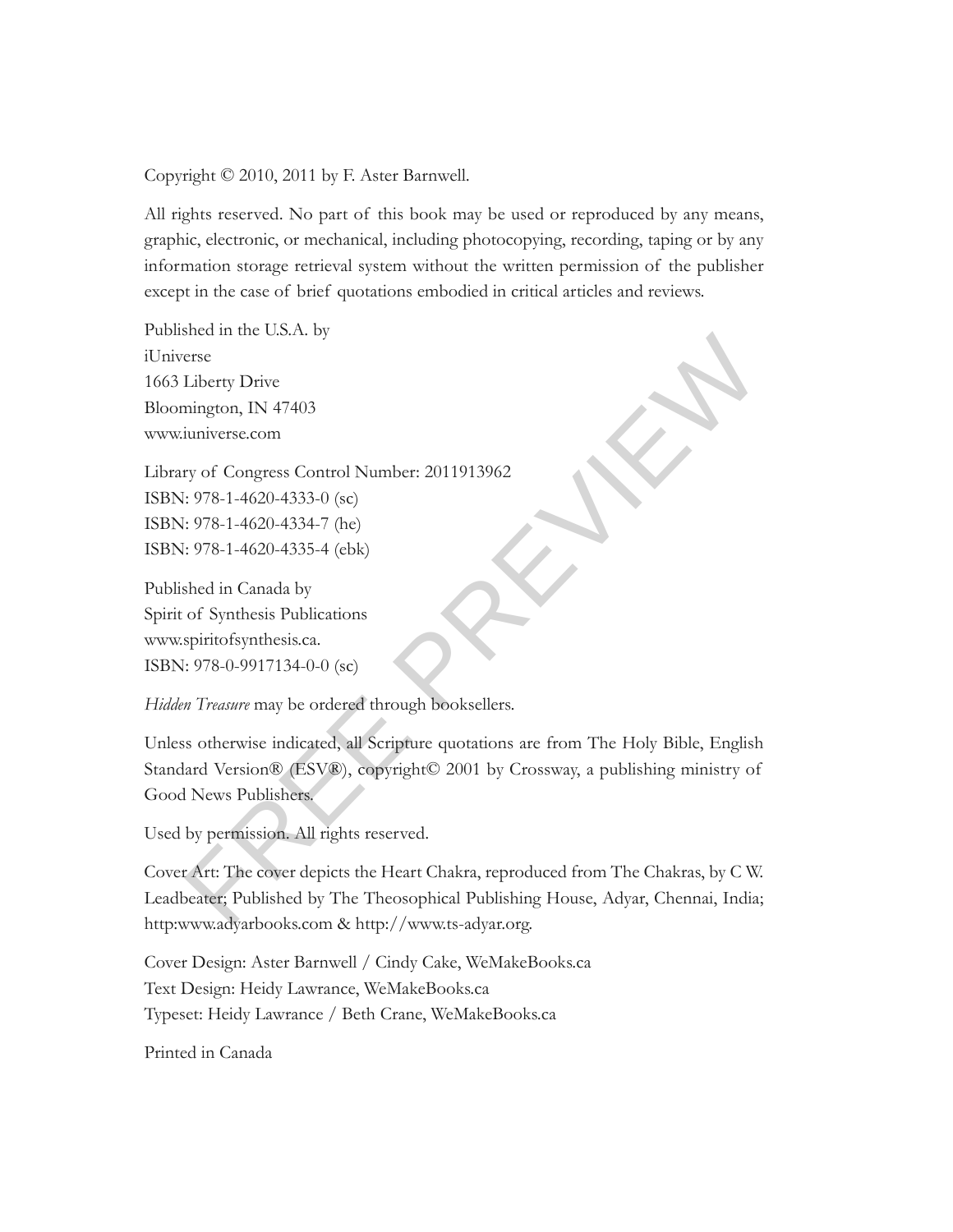# **CONTENTS**

| <b>CONTENTS</b>                                                            |                 |
|----------------------------------------------------------------------------|-----------------|
|                                                                            |                 |
| Acknowledgments                                                            | ix              |
| Preface                                                                    | $\overline{X1}$ |
| Introduction                                                               | 1               |
| 1. Updating Our Understanding of Jesus's Role<br>in Our Salvation          | 15              |
| 2. Why Transformation of Consciousness Is<br>the Only True Salvation       | 32              |
| An Esoteric Approach to the Gospels<br>3.                                  | 57              |
| 4. The Transformational Psychology Embedded<br>in the New Testament        | 79              |
| 5. Kundalini and the Psychology<br>of Self-Transformation                  | 100             |
| 6. Laying the Foundation for the<br><b>Transformation of Consciousness</b> | 118             |
| Viewing the Beatitudes as a System of<br>7.<br>Objective Values            | 127             |
| Spiritual Practices for Releasing Blocked<br>8.<br>Energy at the Chakras   | 143             |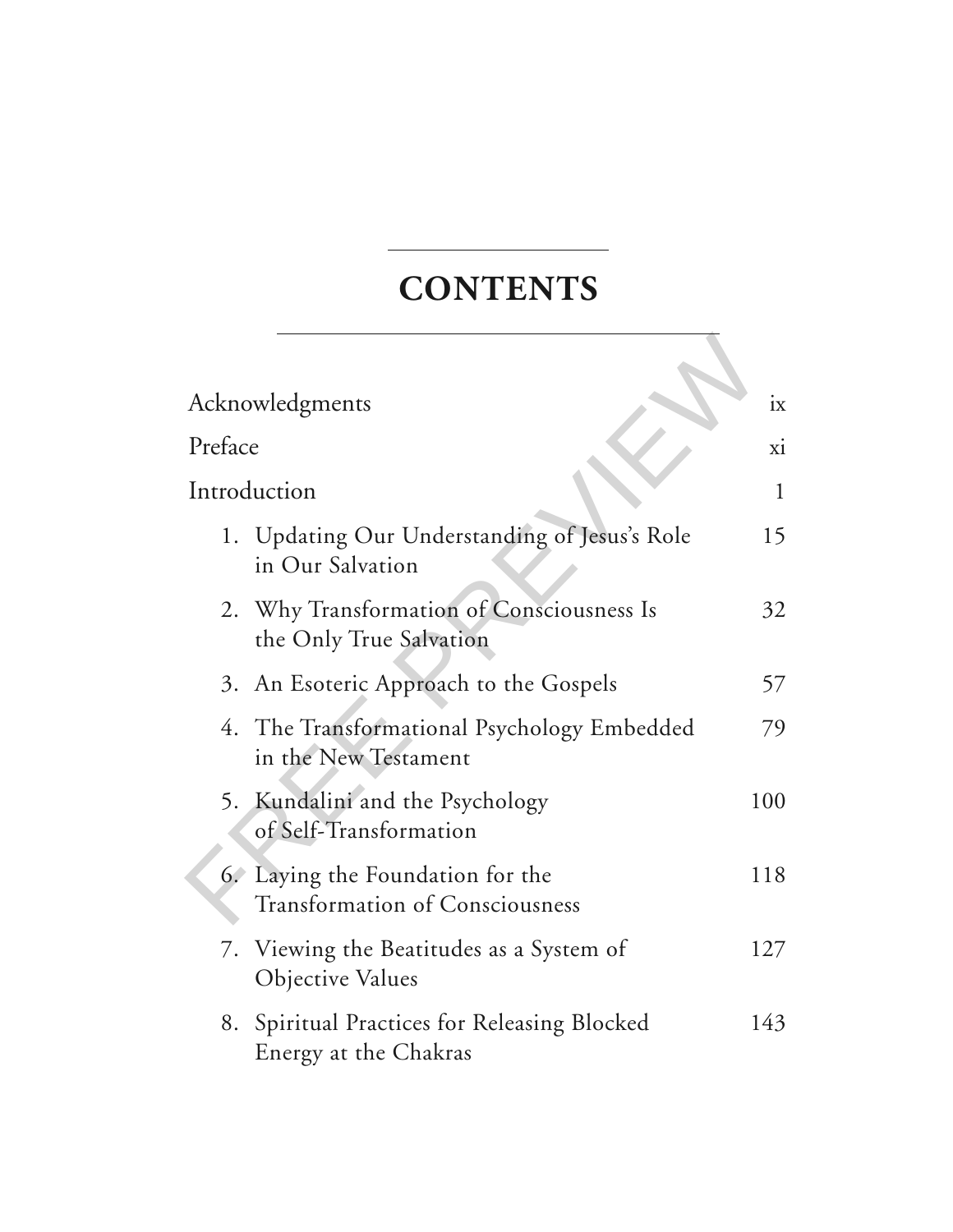#### *viii* **HIDDEN TREASURE**

| 9.         | Stoking the Fires of Transformation through<br>Spiritual Exercises                   | 155 |
|------------|--------------------------------------------------------------------------------------|-----|
| 10.        | Parables of the Kingdom I: Initial Fruits<br>of Transformation                       | 176 |
| 11.        | Parables of the Kingdom II: Advanced Stages<br>of Transformation                     | 194 |
|            | 12. Kundalini Symbolism in the Miracles-<br>As Recorded in John and Matthew          | 210 |
|            | 13. The Destiny of the Saved                                                         | 228 |
| Afterword  |                                                                                      | 244 |
| Appendices |                                                                                      | 249 |
| $\bf{l}$   | A Meditation on the Unforgivable Sin                                                 | 250 |
| $\prod$    | A Meditation Workshop on the Beatitudes                                              | 257 |
| Ш          | Working with the Parables of the Kingdom<br>as Spiritual Exercises                   | 270 |
| IV         | The Lord's Prayer and the Chakras                                                    | 278 |
| V          | Astrological Symbolism in the Relationship<br>between Jesus and His Twelve Disciples | 286 |
| Endnotes   |                                                                                      | 292 |
|            | Bibliography                                                                         | 298 |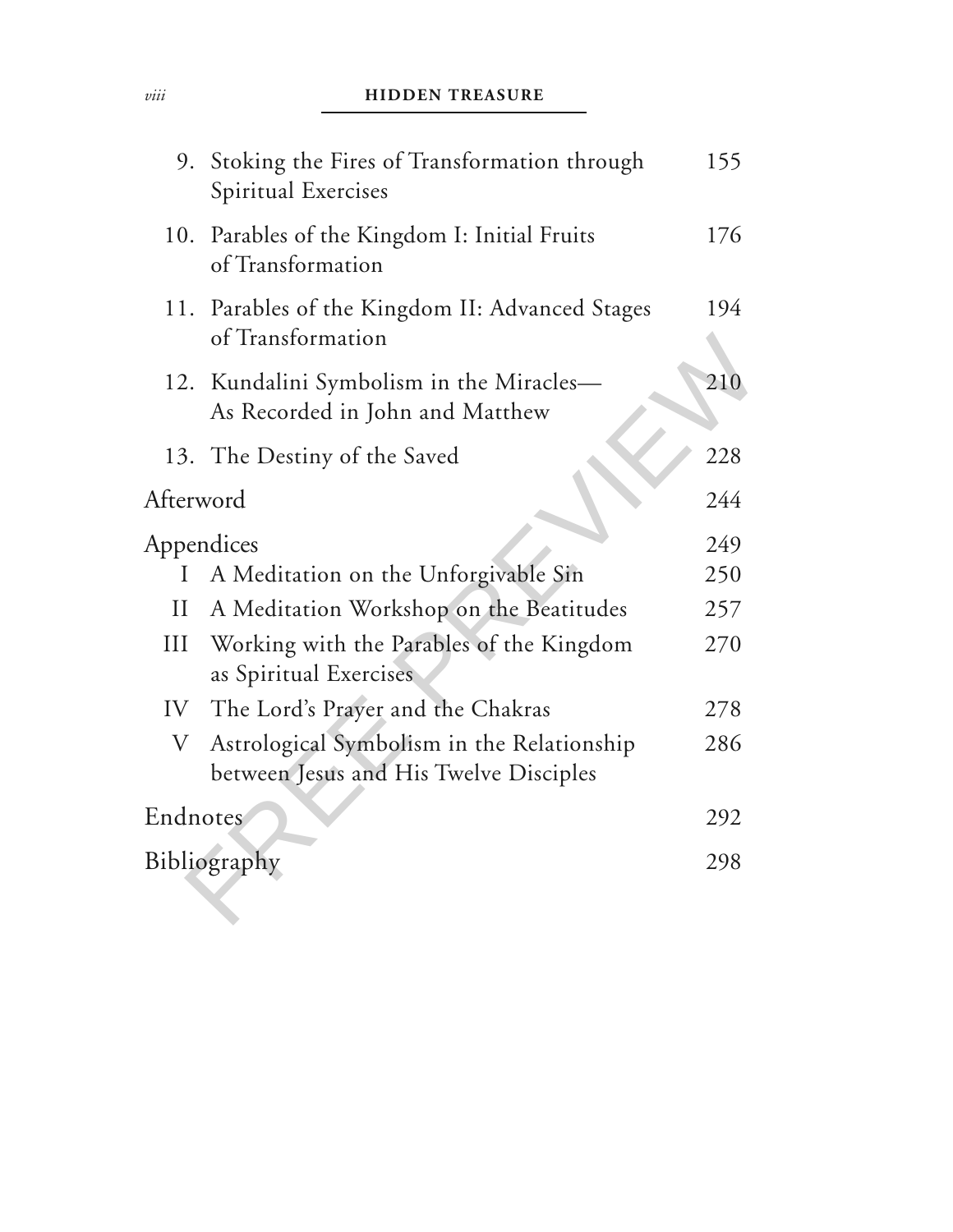#### **ONE**

# **UPDATING OUR UNDERSTANDING OF JESUS'S ROLE IN OUR SALVATION**

In the forthcoming chapters of this book I will work to substantiate the Cospels contain a well-developed psychology of transn the forthcoming chapters of this book I will work to substantiate the formation, designed to take one to a higher level of consciousness. But before that point, I'd like to deal with just three of the number of questions you might develop in response to those chapters. Indeed, I pondered these questions for a number of years.

**UPDATING OUR**<br> **UNDERSTANDING OF JESUS'S**<br> **ROLE IN OUR SALVATION**<br> **I** the forthcoming chapters of this book I will work to substantiate the<br>
Iclaim that the Gospels contain a well-developed psychology of trans-<br>
format The first question is: Is this psychology a deliberate construction, or is it an artifact—a coincidence or an accident? Because of my training as an economist, I was accustomed to treating every result of a statistical correlation between two sets of data with skepticism until more thorough analyses could be performed. Such a practice was standard in my line of work to eliminate what is called a *spurious correlation,* which is when an apparent statistical relationship between phenomena turns out to be a fluke. In this instance, although I was not dealing with quantifiable data, I figured the same cautious approach was called for.

The second question follows on the heels of the first: If it turns out the psychology is a deliberate construction, what does that imply for our understanding of Jesus?

Finally, the third question: What are the implications for Christianity, if the main message of the Gospels turns out to be not about Jesus, but about transformation?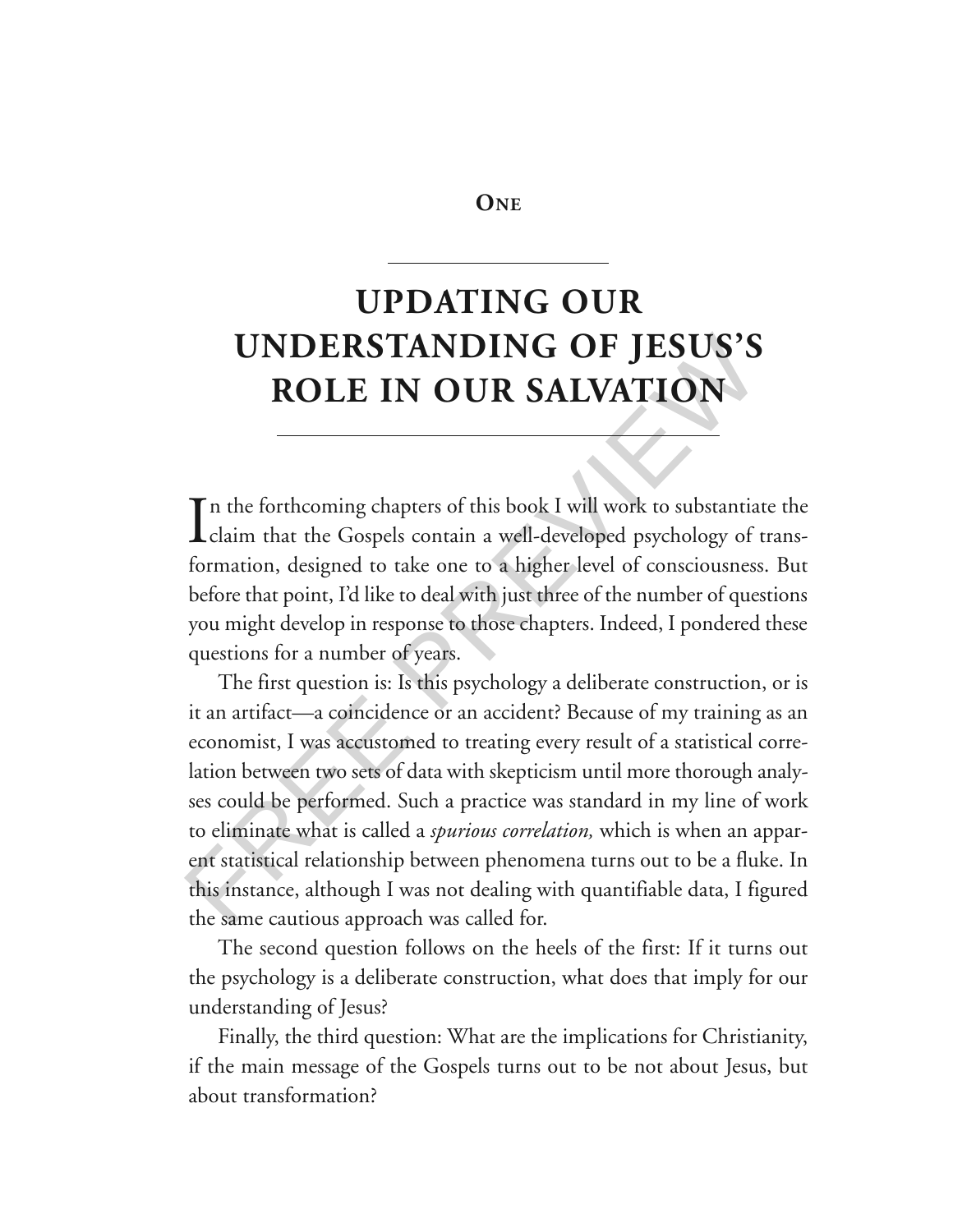Before delving into these questions, however, I'd like to give you an idea of where I'm coming from personally.

## **MY RELIGIOUS BACKGROUND**

**MY RELIGIOUS BACKGROUND**<br>ven't been a member of a Christian church for several decades, yet I feel<br>ce of a Christian today than when I dutifully attended services. For<br>e, this might seem a contradiction to how things ough I haven't been a member of a Christian church for several decades, yet I feel more of a Christian today than when I dutifully attended services. For some, this might seem a contradiction to how things ought to be, but it's true for me because I've always associated Christianity with a set of principles to live by, and as such, the outer trappings of religion just never had a pull on me. I've also always felt free to engage in my own inquiry into the big questions—such as those regarding the nature and existence of God, what happens after we die, and so on. Needless to say, I've never opted for prepackaged answers to these questions.

I was fortunate to have been born into a religious family. My father, though he earned his income as a farmer, was by vocation the pastor and leader of an independent Baptist Church. He never went to a seminary and was self-taught, not an unusual practice in those times\* and in that part of the world. Apart from the Methodist hymnal the members used in worship, the church had no formal relationship with any church organization. Worshippers had no other creed book besides the Bible, which, of course, they interpreted literally.

During my childhood, my mother attended the Methodist Church and took us children along, my father's position notwithstanding. We were all christened as Methodists. Eventually, she joined my father in his church, while we children continued to regard ourselves as Methodists, occasionally attending services in the Methodist Church.

At the age of eighteen, I became a member of the Church of Christ. I was baptized by an American minister who had come to my native St. Vincent as a "missionary" to set up congregations there. Several months

<sup>\*</sup> My father was born in 1917.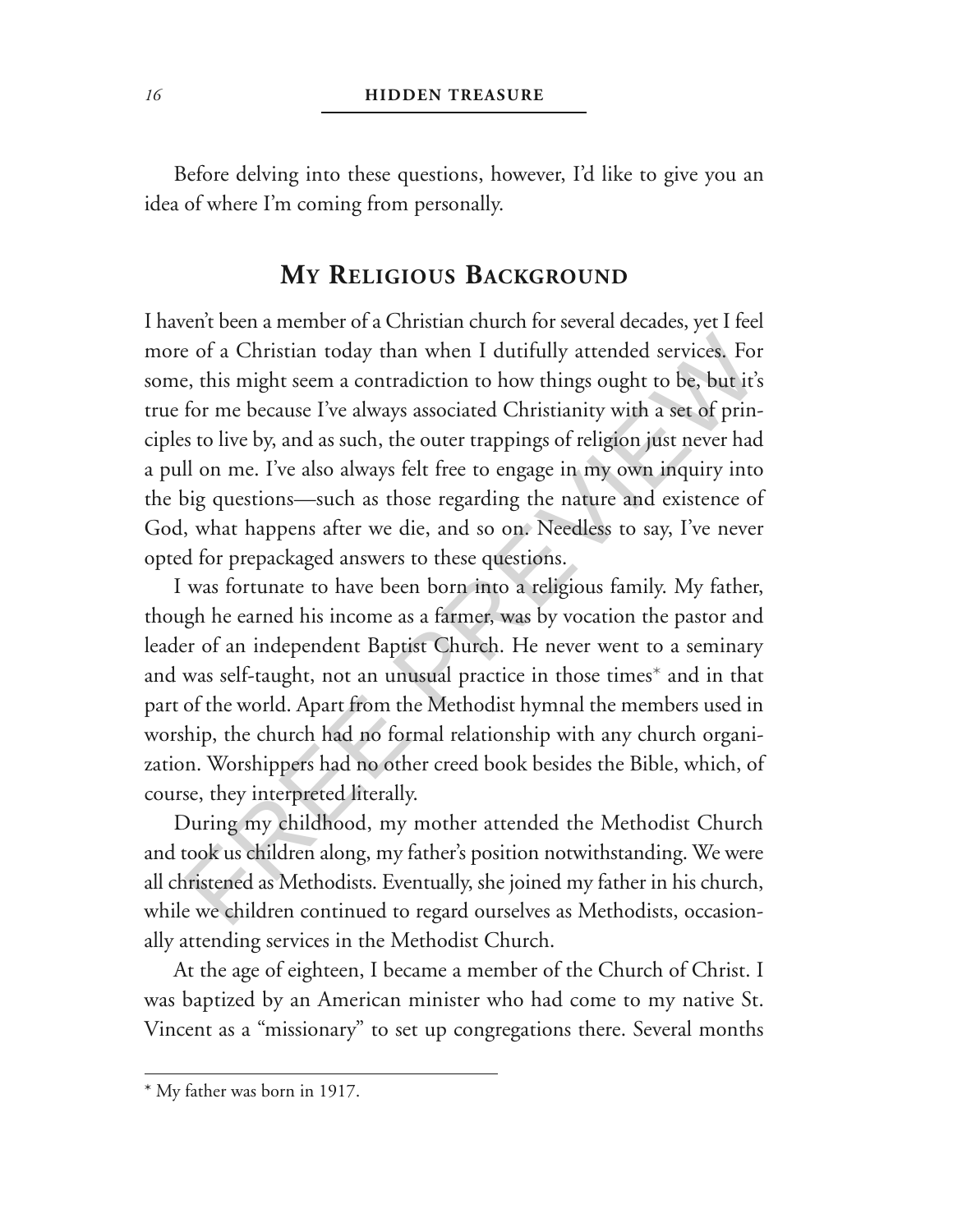earlier, I had signed up for a Bible correspondence course offered by that minister while still living in the United States. I didn't know it at the time, but the correspondence course had been his way of making advance contact with prospective candidates for the new church congregation he was planning to start in St. Vincent. The Church of Christ perceived itself not as a denomination of Christianity, but as "the one true church" itself. It saw its role as the restoration of New Testament Christianity. Even though I was a member, I never bought into these pretentious claims, as my common sense and observations told me otherwise.

Two years after I was baptized, I left St. Vincent for Canada, where I continued to be a member of a Church of Christ congregation almost to the end of my second year of university. I eventually drifted away. Since then, I have had no affiliation, formal or informal, with any religious group or organization.

and wind protective analysis. The the way dialty the way that we were the mail of state in St. Vincent. The Church of Christ preceived itself not<br>as a denomination of Christianity, but as "the one true church" itself. It s However, two church practices left an indelible imprint on me. The first was the requirement for male lay members (yes, males only) to take turns at delivering the Sunday morning and Sunday evening sermons. (This practice was only carried out in smaller congregations that couldn't afford to hire fulltime ministers.) I used the opportunity to thoroughly research my sermon topics and, in the process, explored my own feelings about the Bible's stories.

The second church practice that stuck with me is that it never had the heavy emphasis on an emotional attachment to Jesus. Yes, it believed and taught that Jesus died for our sins, but it parted company with other evangelical-type churches by stressing the need for "obedience to the Word," rather than emphasizing an emotional attachment to Jesus.

# **THE PSYCHOLOGY OF TRANSFORMATION IN THE GOSPELS—INTENTIONAL OR ACCIDENTAL?**

Now let's go back to the three main questions that will likely arise as you continue through this book. As for the first question, I can categorically state that the psychology of transformation in the Gospels is a deliberate construction—it is no accident.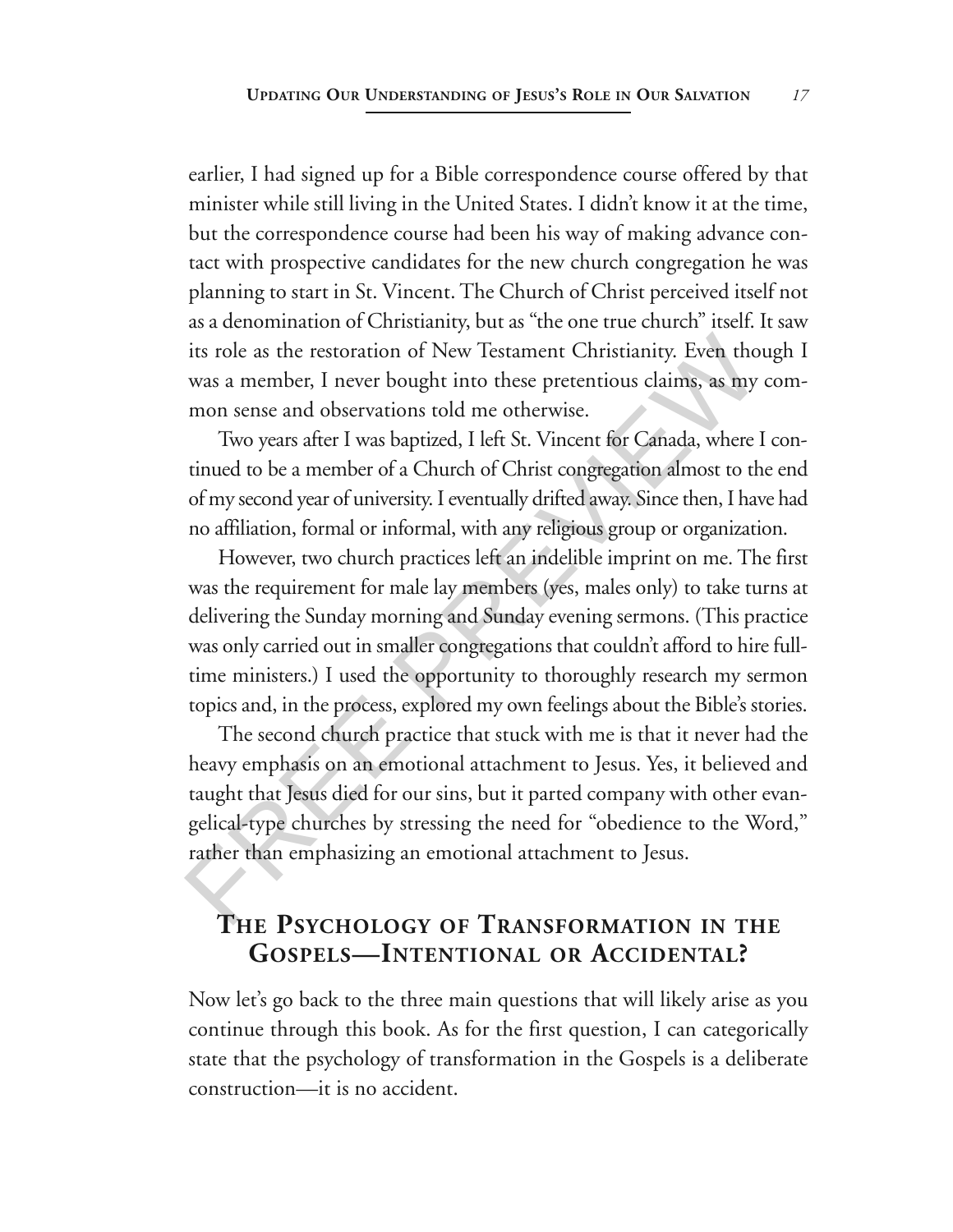and passisming, i units, un cusqui or has passiming, which underpins the Eastern disciplines of Yoga,<sup>\*</sup> which predated Christiy by thousands of years. These Yoga disciplines are geared toward help-<br>the individual organize For one, it's obvious that such a message couldn't have been embedded in the Gospels unless that had been the intent from the outset. Two, the psychology of transformation has an internal consistency that gives it coherence and plausibility. Further, the design of the psychology corresponds with that which underpins the Eastern disciplines of Yoga,\* which predated Christianity by thousands of years. These Yoga disciplines are geared toward helping the individual organize and focus all of his energies—intellectual, emotional, volitional, and physical—on the goal of spiritual realization. The central idea within the various disciplines of Yoga is that the human being is a "God-seed," awaiting the conscious cooperation of the individual in order to awaken and progress into full flowering. That's not to say such insights into our human potential are lost to Christianity. The thirteenth-tofourteenth-century Christian mystic Meister Eckhart expressed similar sentiments quite forcefully in his writings. He wrote, for example, "The seed of God is in us. Now the seed of a pear tree grows into a pear tree; and a hazel seed grows into a hazel tree; a seed of God grows into God."**<sup>1</sup>** Such realizations have been lost only on the mainstream expressions of Christianity.

A key component that the psychology of the Gospels shares with the various Yoga disciplines is a structural framework of human consciousness which shows us humans as having the potential to experience life at seven different levels of consciousness, with each successive level representing a higher level of relationship to Reality. In the Gospels, this framework serves as the key to a fuller understanding of the teachings and miracles of Jesus.

It's unfortunate that this structural framework lies hidden from the casual observer. If one does not have an understanding beforehand of the design that is being utilized, it goes undetected.<sup>\*\*</sup> In my own case, had it

<sup>\*</sup>The term yoga means union, and is the equivalent of the Christian concept of yoke. There are three main classical Yoga disciplines, widely accepted as different paths to God: Gyani Yoga (the Yoga of contemplation), Karma Yoga (the Yoga of good works), and Bhakti Yoga (the Yoga of devotion). Hatha Yoga, the most familiar form of yoga in the West, consists of physical exercises designed to strengthen and integrate the mind and the body, and is not classified as a yogic path per se.

<sup>\*\*</sup>An exposition of this framework will be discussed more fully in Chapter 5.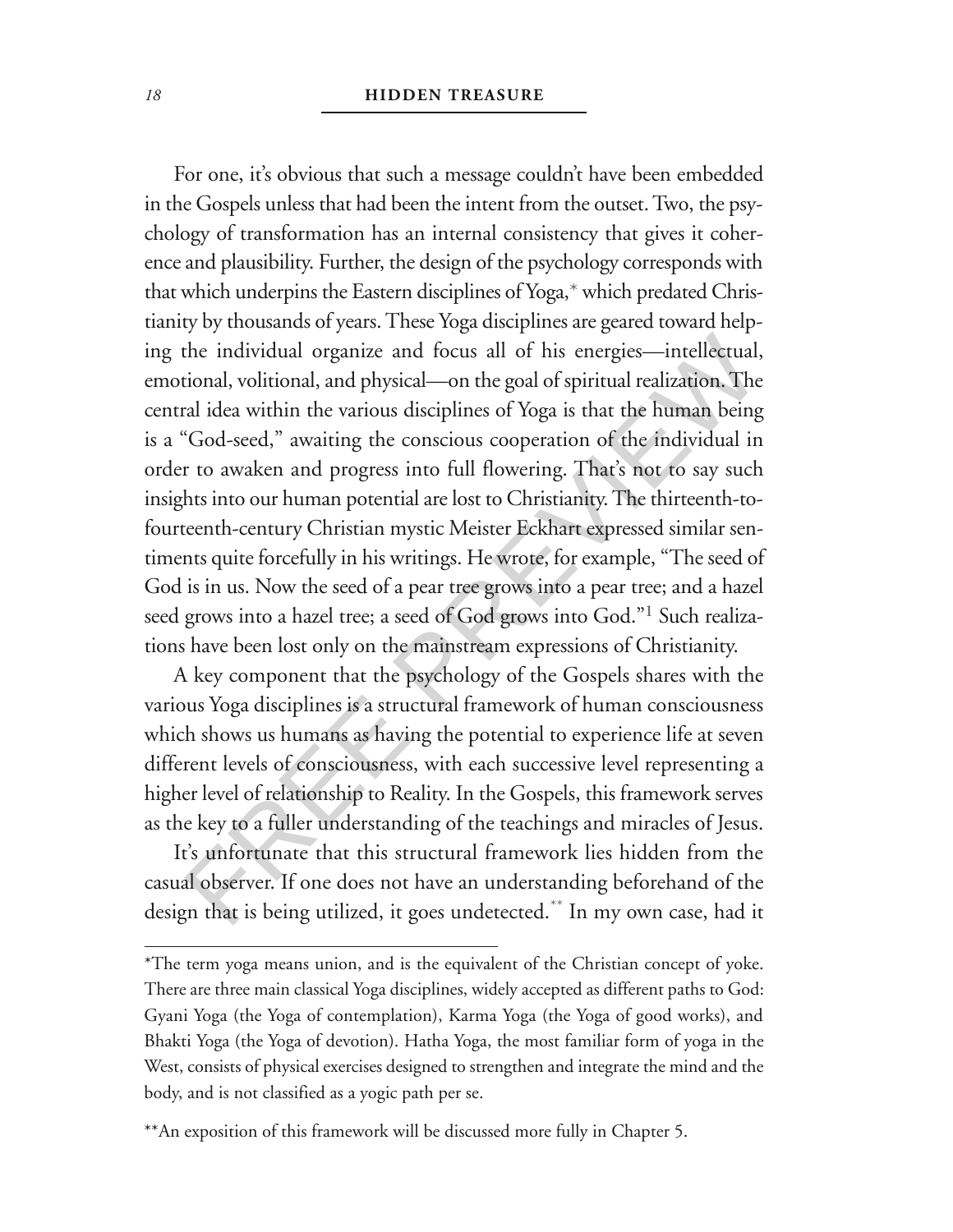not been for the personal experience with Kundalini, described in the introduction, and the search it inspired, this reality of the underlying framework to the Gospels would have remained hidden from me.

The Kundalini experience and the revelations that were to follow also awakened me to the realization that we can derive entirely new levels of meaning from religious concepts that we've been previously content to interpret literally and superficially.

The Kundial value of the tectamon date we concluse the conduct and the conducted me to the realization that we can derive entriey new levels of meaning from religious concepts that we've been previously content to interpre During intense sessions of Bible reading and contemplation, prayers, and meditation, I was flooded with intuitive insights on the spiritual life. I realized that the most important concepts and doctrines of Christianity were more meaningful when viewed within a frame of reference that is allegorical and psychological—in other words, when viewed in ways that relate to our present, lived experience—as opposed to one that is historical and literal. My deepest intuitive insight during those early months was the realization that there is one God, meaning that all the aspirations of all peoples of all ages resulted from different levels and qualities of insight into one Ultimate Reality. This did not come to me as an intellectualization, but as a felt, embodied realization. It is this intuition that led me to familiarize myself with various world religions and mythologies. And it is because of this familiarization that I was able to see some of the common themes that permeate both Christianity and other world religious traditions.

# **WHAT IS THE ROLE OF JESUS IN THE PSYCHOLOGY OF TRANSFORMATION?**

We can now address how best to understand the role of Jesus in light of the deliberate embedding of the psychology of transformation in the Gospels. In short, we must reassess our own views about salvation and Jesus's role in it.

In traditional Christian theology, Jesus is seen as a unique phenomenon on the screen of history. He is championed as God's answer to man's need for redemption from sin. Indeed, one of the most quoted Bible verses is John 3:16, which states, "For God so loved the world, that he gave his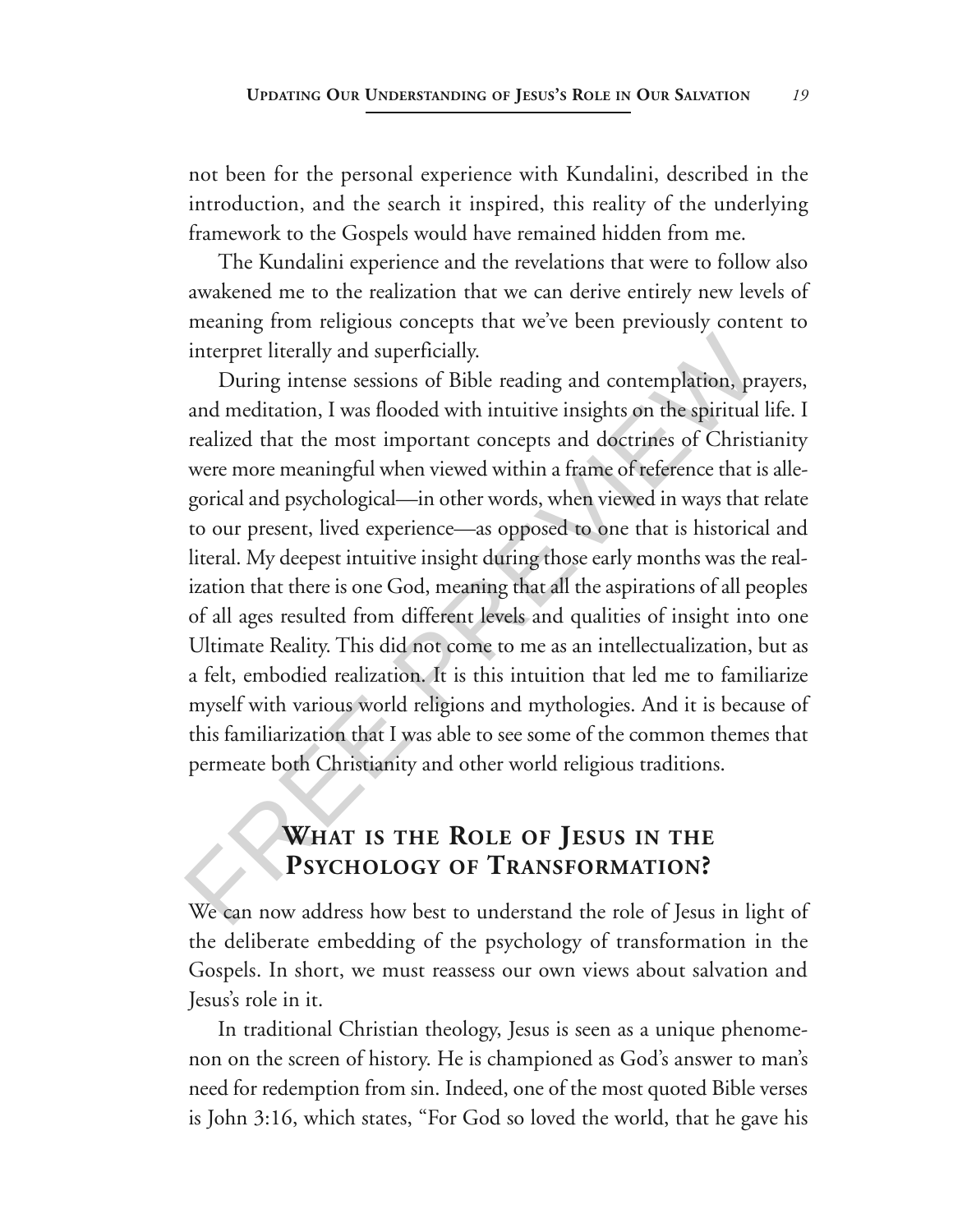only Son, that whoever believes in him should not perish but have eternal life."

ugage nt us, cantastan coentine inas occione primary roccaet on jests.<br>
in our salvation. And since there is no shared understanding of what<br>
stitutes salvation, it's up to each Christian group to settle on its own<br>
mition Unaware of the transformation that the teachings of Jesus are designed to engage in us, Christian doctrine has become primarily focused on Jesus's role in our salvation. And since there is no shared understanding of what constitutes salvation, it's up to each Christian group to settle on its own definition, which, in turn, is based on its own surface reading and interpretation of scripture. As a result, Christian teachings on salvation are as varied and diverse from one another as the preferences, prejudices, fears, and desires of the various groups within the faith. Positions in the debate range from those that regard salvation as a matter of Christian heritage to those that advocate it is achieved only by accepting Jesus Christ as savior (meaning that one must make a verbal and emotional acceptance of the salvation that Jesus is understood to have provided through his suffering and crucifixion). For those who see salvation in a more cultural context, it is entirely sufficient to be born of Christian parents, baptized in infancy, and perhaps attend church once in awhile. And on the fundamentalist end of the spectrum, we find even more polarization on issues such as whether a person who is once saved is always saved, whether faith alone is sufficient for salvation, or whether faith plus works is the key.

Yet, as diverse as these positions are, all Christian groups find common ground in the Gospel story that Jesus paid the price for our salvation through a sacrificial death by crucifixion. This knowledge is so pervasive that it's part of our cultural endowment in the West. I was a small child when, one Good Friday, I learned from an older cousin the story of Jesus dying for our sins. Though that disclosure made me feel sad that someone had to die, it made as much sense to me then as it does now. Of course, my intellect was not developed enough to frame the questions I was to pose later.

Even accepting the surface account of how Jesus came to save us, those of us who probe further could never find an intellectually satisfying Christian answer as to the mechanism by which Jesus's death actually translates into our salvation. Most times, one is told that it's something one must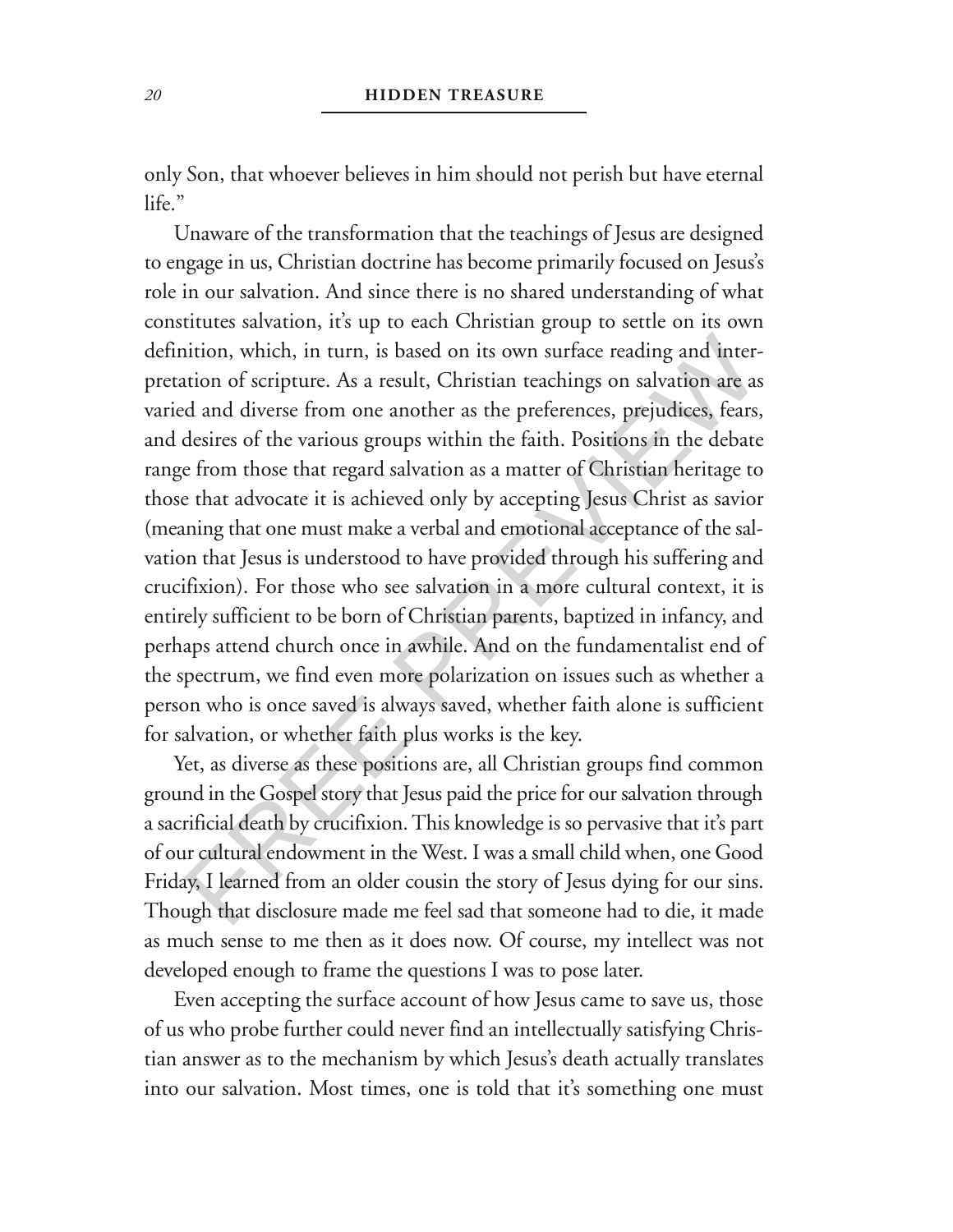accept by faith. However, the typical Christian answer is aptly demonstrated in the Mel Gibson–directed movie *The Passion of the Christ*. **<sup>2</sup>** The psychological mechanism by which the death of Jesus confers salvation is through the feelings of guilt that are stirred in us when we contemplate his suffering.

suffering.<br>
It is reasonable to surmise that the architects of the Gospels relied on<br>
the appeal of the story of Jesus's birth, life, and crucifixion to engage con-<br>
vers at an emotional level. They likely intended this hi It is reasonable to surmise that the architects of the Gospels relied on the appeal of the story of Jesus's birth, life, and crucifixion to engage converts at an emotional level. They likely intended this historical drama to serve as a "hook," to use a marketing expression. Most of the teachings intended to engage people were never meant to become a permanent fixture in the believer's world view. They were simply to serve as easily digestible spiritual food, meant for "infants in Christ."\* Said another way, these teachings were meant for a sort-of spiritual kindergarten, delivered in hopes that a believer would progress to following the prescription Jesus lays out in his teachings for the saving of the soul. Provided that these teachings of love for God and one's neighbor were put into practice, believers would experience a transition to a higher level of consciousness. In turn, this higher level of consciousness would enable them to discover the true purpose of the Gospel message, thereby releasing them from the need to cling to a literal interpretation of the Gospel story. Getting people to believe the narrative was an initial first step to applying the psychology. It was not to be an end unto itself.

Two related factors suggest themselves as to the reasons why we've missed out so terribly on achieving a deeper understanding of what our salvation consists of and Jesus's role in it, as played out in the Gospel story. The first is that we do not have a clear understanding of what life requires of us as human beings; or, to put it differently, we do not know what we

<sup>\*</sup>For example, Paul's first letter to the church at Corinth states: "I, brothers, could not address you as spiritual people, but as people of the flesh, as infants in Christ. I fed you with milk, not solid food, for you were not ready for it. And even now you are not yet ready" (I Cor. 3: 1-2).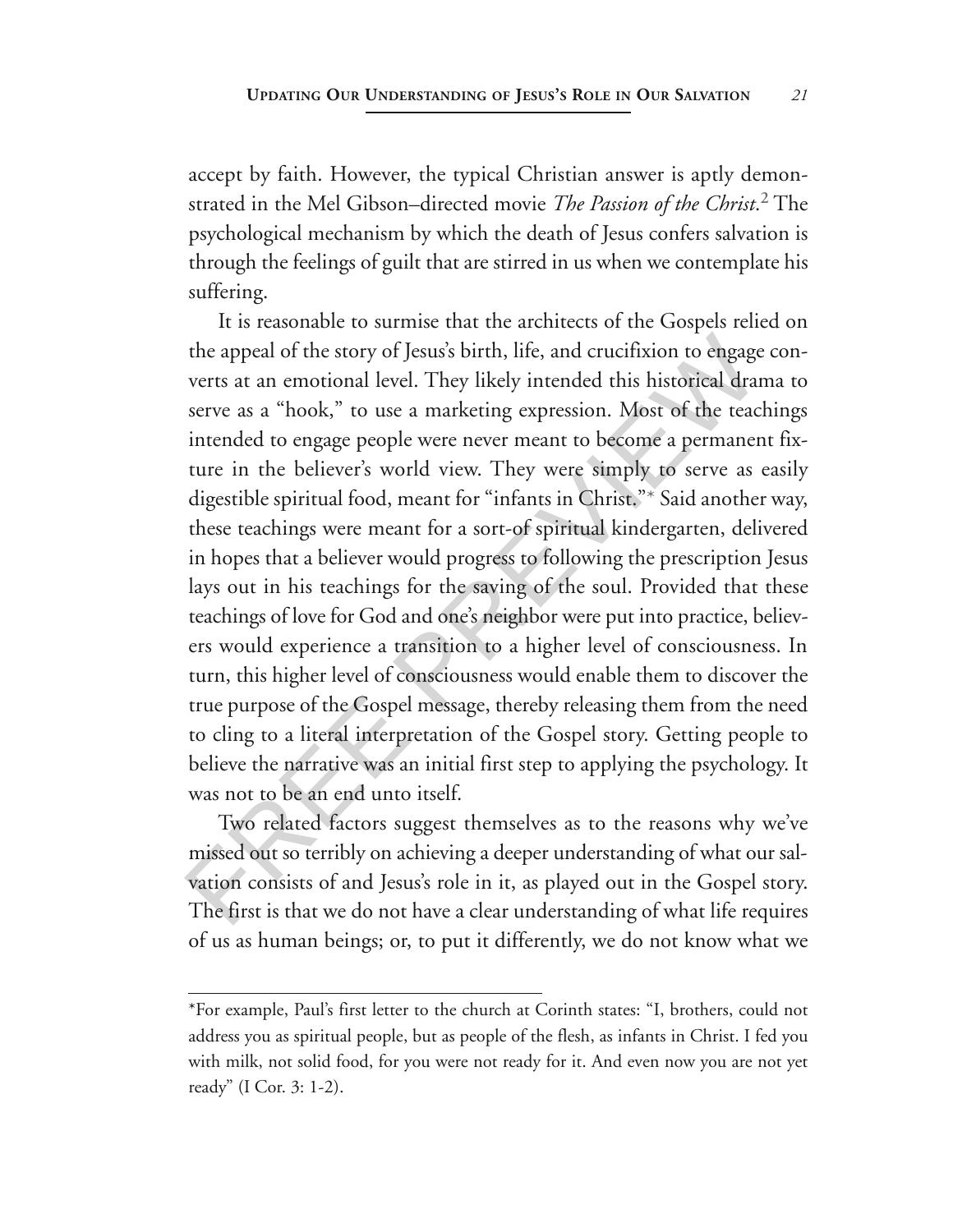should be making the goal of our striving. The second reason is a lack of understanding of the roles of religion and spiritual disciplines in helping us meet this requirement. In both cases, our poor understanding is directly related to our inability to distinguish mythic themes and images in scripture from actual historical events.

# **OUR HUMAN POTENTIAL AND THE ROLE OF RELIGION IN HELPING US ACHIEVE IT**

From actual historical events.<br> **OUR HUMAN POTENTIAL AND THE ROLE OF**<br> **RELIGION IN HELPING US ACHIEVE IT**<br>
my early twenties, wanting to learn how to do my own car tune-ups, I<br>
as an auto mechanic course at a community co In my early twenties, wanting to learn how to do my own car tune-ups, I took an auto mechanic course at a community college. The instructor provided a definition of a tune-up that still resonates with me; he said it was the task of returning a vehicle, as closely as possible, to the manufacturer's specifications. I've often thought of that definition when reflecting upon the role of religion in human affairs. The function of religion is to imbue each of us with a sense of our potential as a human being, a potential that includes a state of wholeness. Our religious practice should then become our human equivalent of a tune-up, restoring us to psychic wholeness. As for what life requires of us, it is nothing less than our desire for and pursuit of wholeness, together with a willingness to realize the complete truth of *what* we are—both goals that the psychology embedded in the New Testament is designed to help us achieve.

In the view of the Indian philosopher and mystic Sri Aurobindo\* (1872-1950), the proper role and practice of religion is to help man in searching for, and finding, God, and to help him use the experience of the encounter with the Divine to energize a life of devotion and service. Our wholehearted turning to the Divine would, in turn, prepare the way for God to "descend" into and live through us. Says Sri Aurobindo:

<sup>\*</sup>Sri Aurobindo is identified here as a philosopher and mystic only for the sake of convenience. Many recognized him as an Avatar of the "supramental manifestation" that defined his personal Yoga discipline.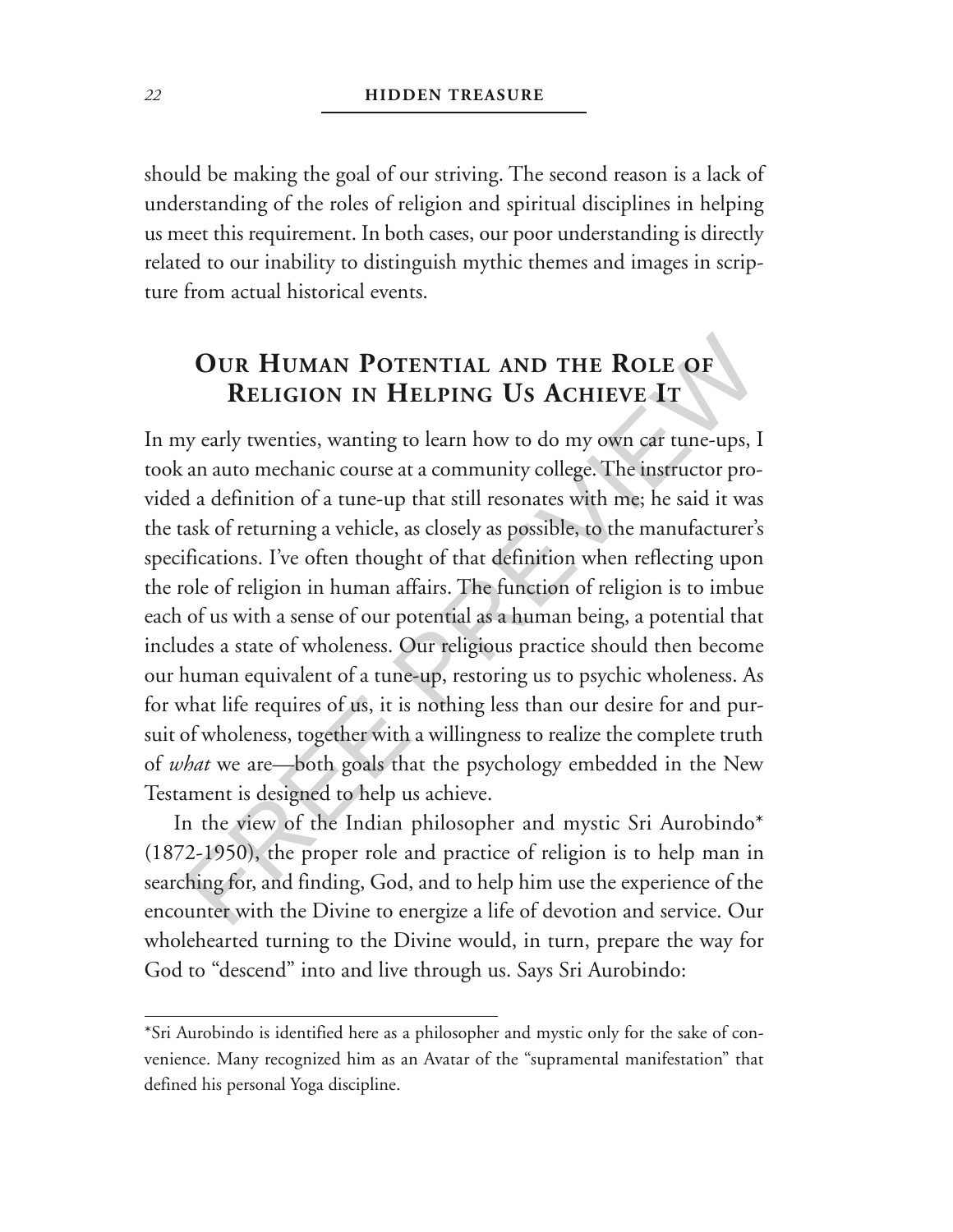The deepest heart, the inmost essence of religion … is the search for God and the finding of God. Its aspiration is to discover the Infinite, the Absolute, the One, the Divine, who is all these things and yet no abstraction but a Being. Its work is a sincere living out of the true and intimate relations between man and God, relations of unity, relations of difference, relations of an illuminated knowledge, an ecstatic love and delight, an absolute surrender and service, a casting of every part of our existence out of its normal status into an uprush of man towards the Divine and a descent of the Divine into man.**<sup>3</sup>**

is an intest uning start of the distance and intimate relations<br>work is a sincere living out of the true and intimate relations<br>between man and God, relations of unity, relations of dif-<br>ference, relations of an illuminate When viewed against such a lofty view of religion, it is easy to see why a more modest understanding of our spiritual duty and the related role of religion would lead to correspondingly less effort in our day-to-day spiritual practice. But, if the truth lies more in line with Aurobindo's vision rather than in the issue of finding personal salvation, then our failure to understand the higher standards we're being called to achieve would mean that we are shortchanging ourselves. And such shortchanging can start a cycle of self-reinforcing errors that can lead to our spiritual disenfranchisement. This cycle begins with a failure to penetrate the outer layers of our religious symbols in order to acquaint ourselves with the deeper meanings of our religious texts. This misunderstanding of scripture then leads us to misinterpret what we should be striving for in our religious practice. Finally, when we're busily engaged in expending our energy in misdirected pursuits, we miss out on opportunities to become acquainted with the knowledge and practices we need in order to make genuine spiritual progress.

Real spiritual progress consists foremost of the upliftment and eventual transformation of our natural impulses toward a life that progressively embodies the ideals attributed to Jesus—to name a few, love, charity, kindness, compassion, and obedience to the will of God.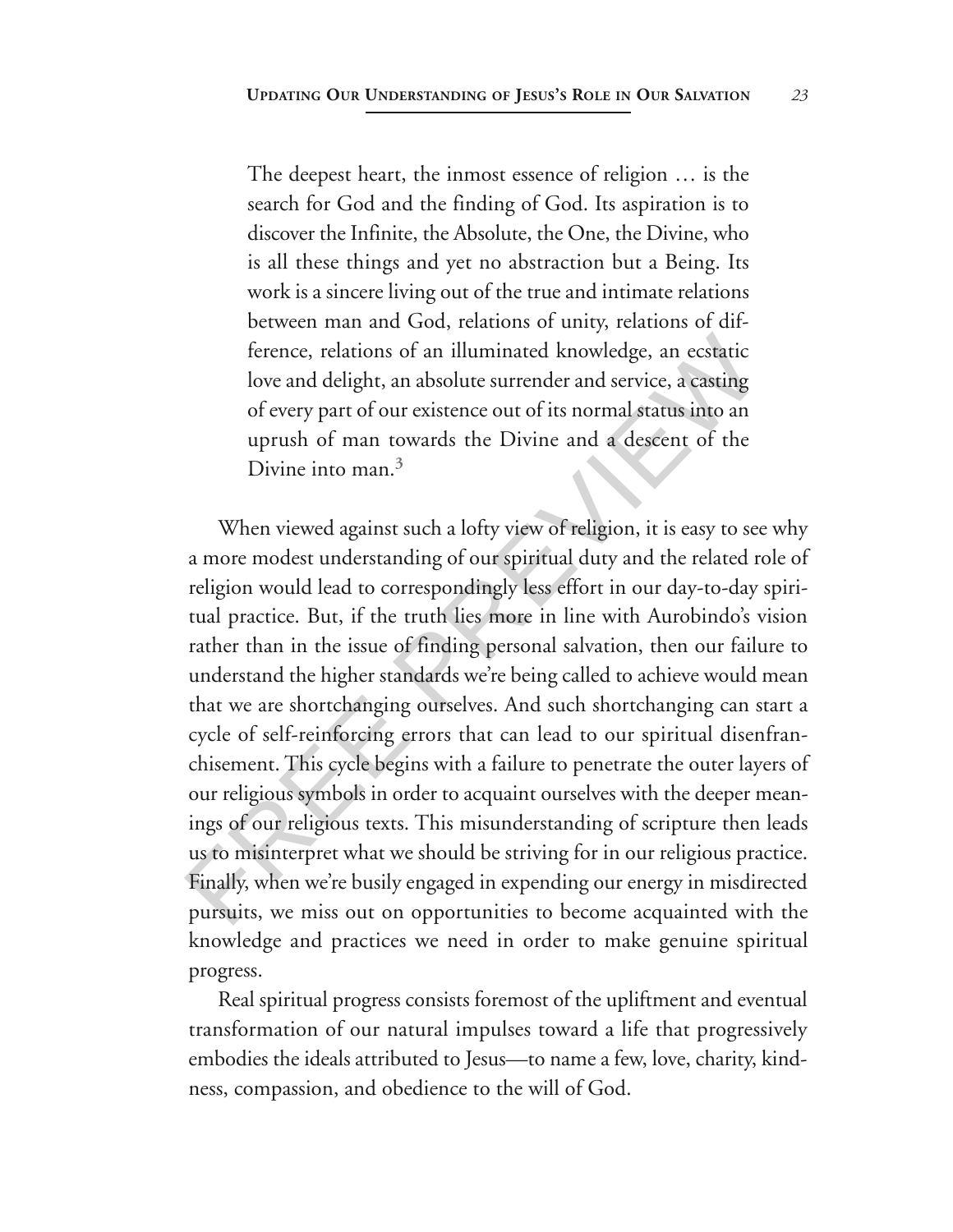# **DISCERNING MYTHIC THEMES AND IMAGES IN SCRIPTURE**

a carrious miscalculation was made in interpreting the message of the<br>pepls. Jesus was not to be the final resting place for the attention of<br>intinals; he was to be the mobilizer, the shepherd herding the flock to<br>entrepar As we look at the state of Christendom today, it's hard not to conclude that a serious miscalculation was made in interpreting the message of the Gospels. Jesus was not to be the final resting place for the attention of Christians; he was to be the mobilizer, the shepherd herding the flock to greener pasture. Instead, what we have is emphasis on an emotional attachment to Jesus that cannot go beyond the literal, surface level. Believers were expected to grow out of these infantile attachments to Jesus. They were to look not to the past but to the future, to a return of the Christ not without, but within themselves. There seems to be some cosmic irony at play here, in that our belief in, and adoration of, a historical Jesus has stood in the way of the Christ Principle having a greater representation in our lives and our human affairs.

The human tendency to become fixated on a symbol while failing to assimilate into our consciousness the life lesson represented by the symbol is the target of the Zen Buddhist aphorism, "The finger pointing at the moon is not the moon."\* Indeed, by becoming fixated on Jesus and the historical drama presented in the Gospels, we are staring at the finger rather than at the object to which it is pointing, and which, in our case, is the psychology of transformation in which we need to become engaged.

Once we are aware of the underlying psychology, and the intent of the historical drama, we can have a deeper appreciation of Jesus's role, and discover that this role is not unique. It belongs to a special class of symbols named *archetypes* by the renowned psychoanalyst Carl Gustav Jung. The term was used reservedly by Dr. Jung to represent "those psychic contents which have not yet been submitted to conscious elaboration and are therefore an immediate datum of psychic experience."**<sup>4</sup>** As an archetype, Jesus was modeling principles for us to live out in our own lives, and in this

<sup>\*</sup>The context here is someone pointing at the moon in conjunction with a verbal exhortation to an onlooker to "Look at the moon!"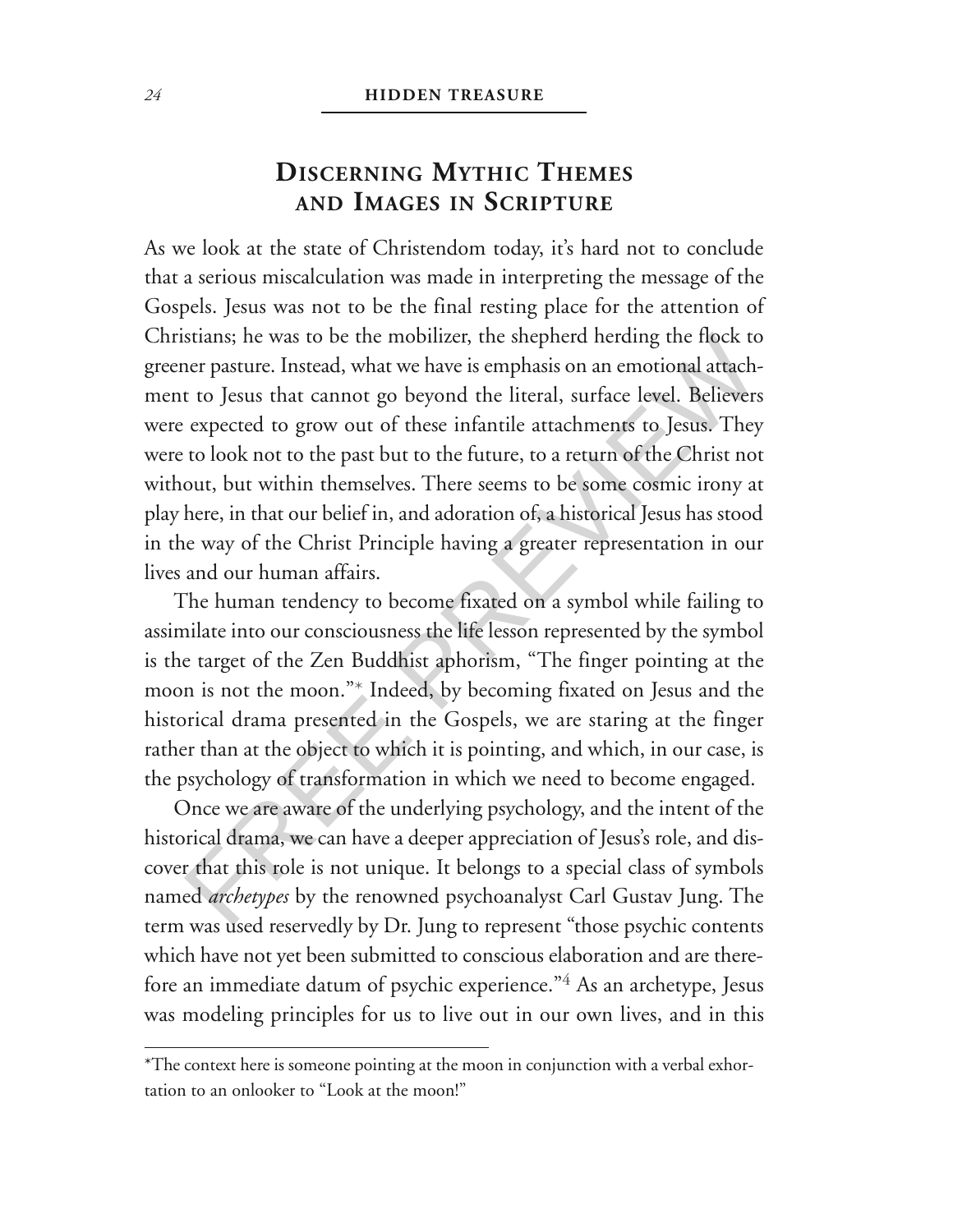sense, his role of world savior is hardly unique. Such a designation has been assigned to various personalities across the march of history. Although different religious traditions employ different concepts and metaphors, none can legitimately lay claim to being the exclusive embodiment of truth.

The development of a religion is simply an attempt to give local relevance to an eternal truth by drawing upon the culture from which the realization of that truth occurred. Consequently, the most appropriate way of portraying the purpose of life in one time and place may not be the most appropriate way to portray it in another, considering the bigger picture of our human unfolding and development.

# **REVISIONING CHRISTIANITY**

Find the calculated parameters are parameters and the complete calculate term can be calculate to an eternal ruth by drawing upon the culture from which the realization of that truth occurred. Consequently, the most approp One cannot help but wonder what might have been if, over the past two millennia, there had been widespread recognition within Christian communities that the true purpose of Christianity was to engage in spiritual practices that lead to a transformation of consciousness. But as intriguing as it might be to speculate on this, it has no practical benefit. What is more beneficial is to look forward, to speculate instead on the potential for Christianity should the awareness of an underlying psychology in the Gospels become common knowledge. Of course, this is not something that can be known, because we know that a characteristic of human beings is that different individuals react differently to the same information, but one can hope that greater awareness would lead to greater responsibility.

There are positives that can be hoped for, namely: first, that Christians rediscover the transformative power of their sacred symbols; second, that they rediscover contemplative practices; third, that they make the acquaintance of the *spirit of truth*; and fourth, that each individual assumes primary responsibility for his or her spiritual progress. These third and fourth "positives to be hoped for" are combined in the discussion to follow, but in anticipation of that discussion, this fourth point about personal respon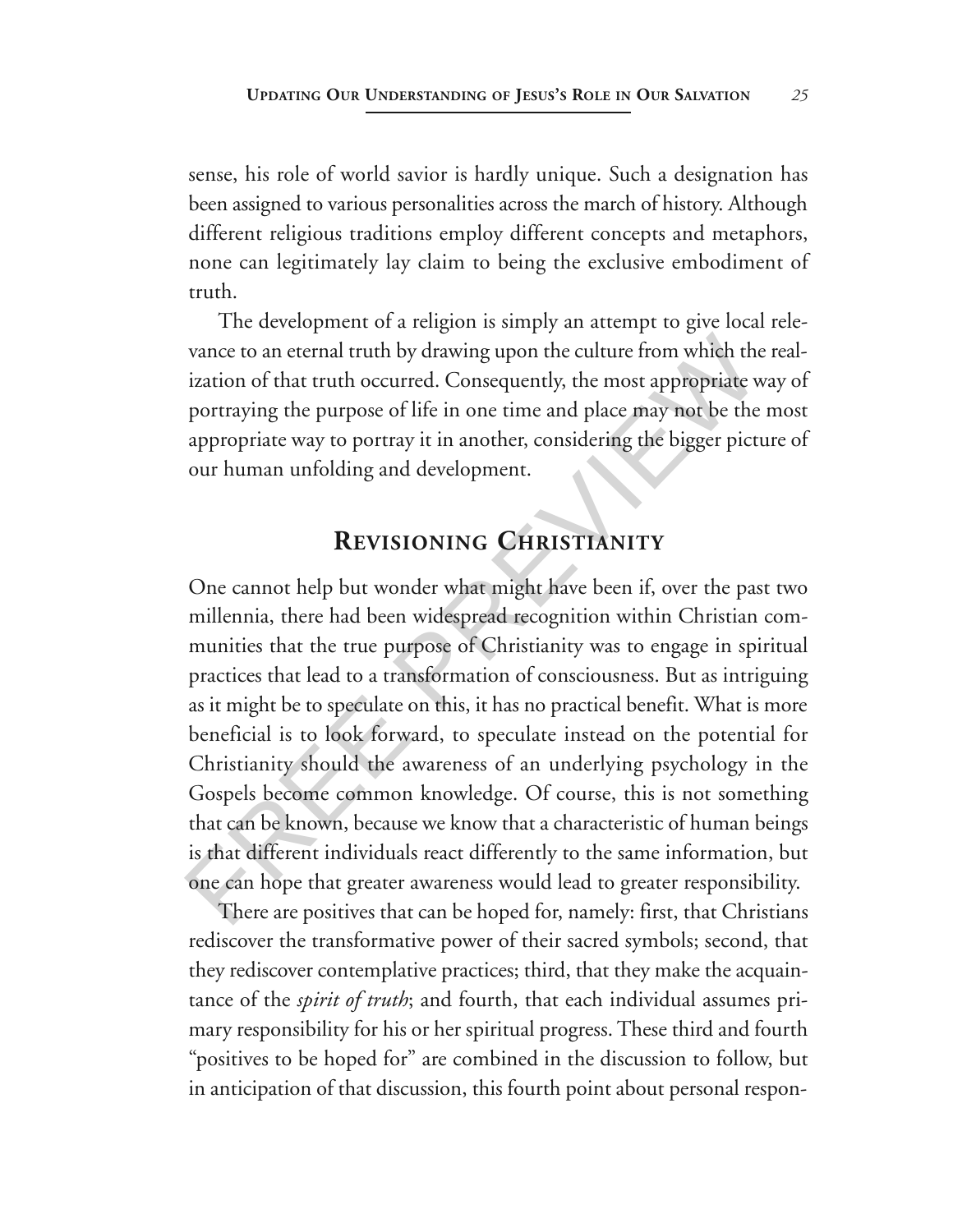sibility holds the greatest promise for the renovation, not only of our spiritual practice, but our experience of life in general. For once we become aware that spiritual practice, and religious life in general, are about the transformation of consciousness, every life situation and encounter become an opportunity for spiritual advancement.

# **Rediscovering the Transformative Power of Religious Symbols**

I believe that religions such as Christianity are repositories of ageless symbols with transformative value.

Seeing Jesus as a symbol offers us a much better chance of understanding what he represents, much more so than when we only relate to him as a historical character. Further, a historical character, to a large extent, functions as a barrier to appreciating the Divine Principle it is supposed to represent.

Solution of constdomals, every the statation and choculated occurs<br> **Rediscovering the Transformative**<br> **Power of Religious Symbols**<br>
lieve that religions such as Christianity are repositories of ageless sym-<br>
with transfo Our human mind tends to get stuck at the level of admiring the personality of Jesus, losing sight of the need to move on to a more meaningful relationship with the principle he symbolizes. This is the Principle of Life, which must be understood as something transcending biological life. In this sense, biological life is only one form of expression of life as a principle. Life, as a principle, expresses itself in terms of sacrifice, and this involves the action of voluntarily consecrating one's individual energy to something greater.**<sup>5</sup>** All the other attributes ascribed to Jesus are secondary to this overriding principle of sacrifice and consecration to a higher cause. To move forward, we need to withdraw our projections and assume the responsibility of developing within ourselves those qualities we attribute to him. Until we can relate to Jesus as a representative of a Divine Principle that we must embody, no level of admiration or worship can amount to much in the way of our transformation.

Our human propensity for projecting our higher nature onto Jesus is not peculiar to Jesus alone. It is characteristic for us to reduce a transcendent reality to a symbolic form that can easily fit our individual circumstances.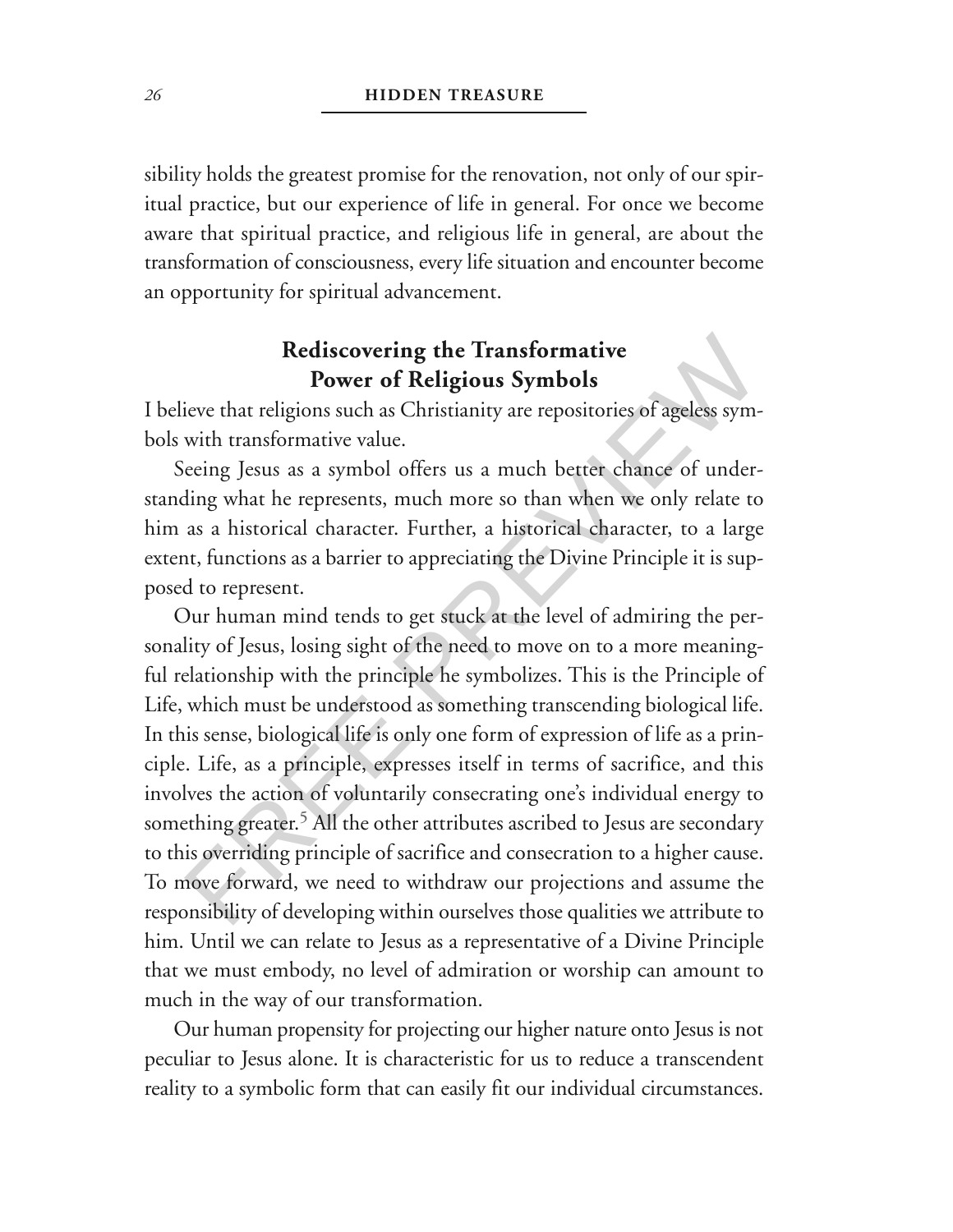This tendency ensures that the transcendent reality gets representation, albeit distorted or diminished, in our everyday reality. But it also means that to avoid becoming emotionally and spiritually stunted, we must take ownership of these higher principles and develop them within ourselves.

by the main otherwise and activity and the Gospels and the apostolic let-<br>
In the case of Jesus, he is presented in the Gospels and the apostolic let-<br>
ters as the perfected man, but because this presentation is too transc In the case of Jesus, he is presented in the Gospels and the apostolic letters as the perfected man, but because this presentation is too transcendent for ordinary human consciousness, he has been reduced to the symbol of the cross over millennia of institutional practices. The cross as a true religious symbol can be regarded as the epitome of sacrifice, the principle of a higher consciousness reaching down into the lower consciousness to revitalize it. To many people, however, there is an emotional barrier to this realization; the mind does not go beyond the cross as an institutional object that identifies someone or something as belonging to the Christian faith. Its potential for revitalizing the personal consciousness has become stunted, rendering it a "dead symbol."

A dead symbol is one that has lost its potential for reminding us of something higher and then propelling us toward it. To keep a symbol from going dead, we must continually take stock of whether we are drawing all possible inferences from it. The relationship between us and our symbols is therefore an interactive one.

Living symbols keep growing as we grow. As we mature in understanding and become more conscious, we are able to see more levels of meaning in the symbol, which, in turn, helps us to grow in consciousness even further. This is why we can say that certain symbols have transformative power. However, before we can access this transformative power, we must take our attention beyond the outer form of religious symbols to the kernel of higher reality that each represents.

### **The Promise of Contemplation**

Contemplation is the exercise of going beyond the surface of things words, ideas, concepts, and even events—to their more profound depths. When we contemplate a religious symbol, we are rewarded with the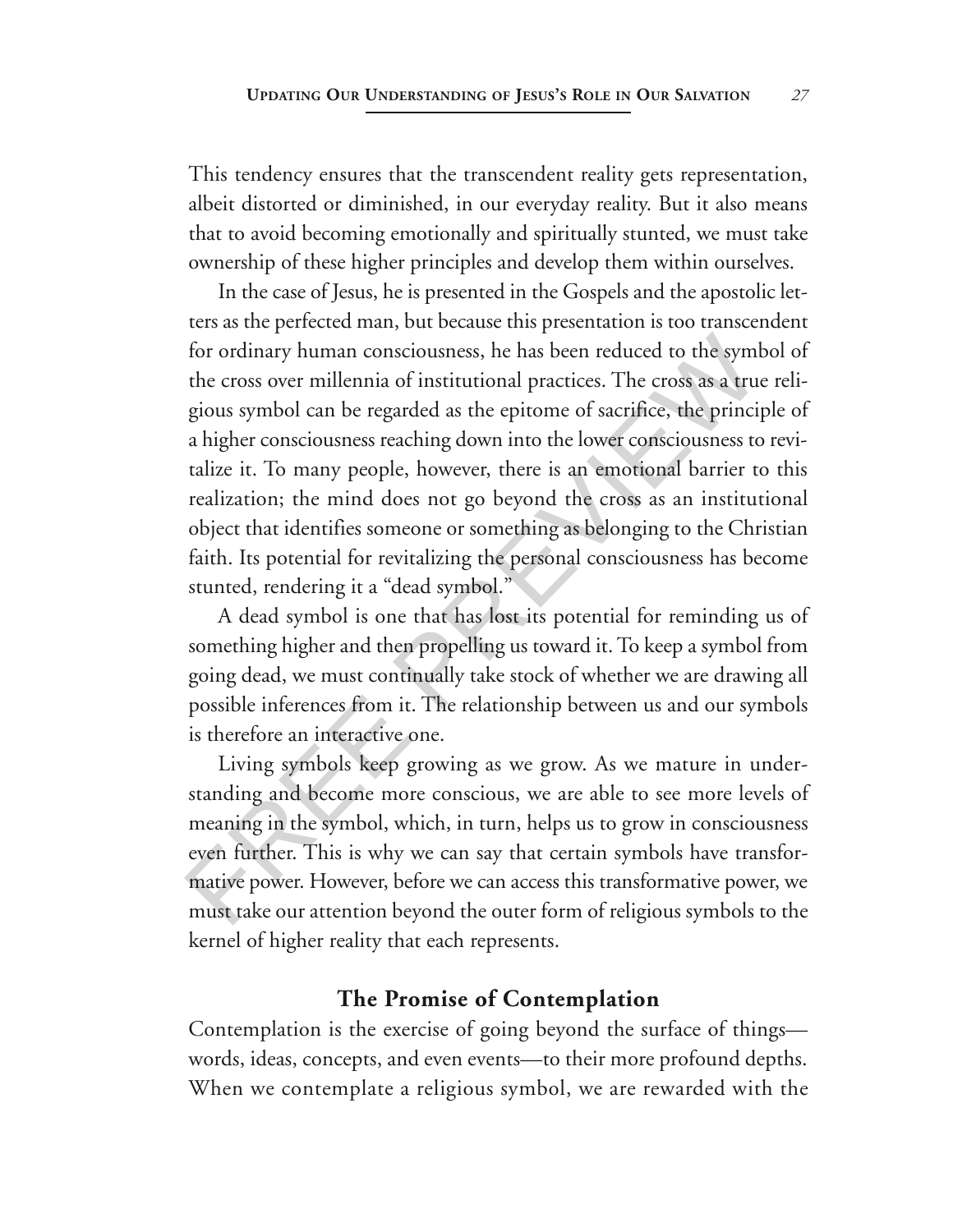opportunity to experience that which often lies hidden behind religious formalism. This is the experience of the "Numinous," which is defined in *Webster's Dictionary* as

- (1) supernatural, mysterious;
- (2) filled with a sense of the presence of divinity, holy;
- (3) appealing to the higher emotions or to the aesthetic sense: spiritual.

In reality, the Numinous is something that eludes precise definition. Ultimately it is that which cannot be circumscribed by words, but must be experienced to be understood. Therefore, short of having a direct personal encounter with it, the best we can do to understand the Numinous is to look at the lives of individuals who have experienced it.

(1) supernatural, mysterious;<br>
(2) filled with a sense of the presence of divinity, holy;<br>
(3) appealing to the higher emotions or to the aesthetic sense:<br>
spiritual.<br>
In reality, the Numinous is something that eludes prec Usually, those so touched talk about feeling awe, reverence, joy, enhanced mental understanding, or a sense of all-encompassing love, unity, oneness, or sense of harmony. Some even confess to receiving insight into the meaning of life. Irrespective of the form in which it is encountered, the Numinous leaves its mark. The individual may even feel that his entire life up to the point of the encounter was one long preparation for just that moment, and he may resolve as a result to give more of his life over to spiritual and humanitarian pursuits.

An immediate effect of an encounter with the Numinous at its more intense levels is an appreciation of the underlying unity of all the major world religions, with the experience of the Numinous as the common goal. That's because with the personal, direct experience of Truth that accompanies an encounter with the Numinous, one is able to move beyond the significance previously given to outer form. An encounter with the Numinous does not end our pursuit of Truth, but reenergizes and refocuses it. For in encountering the Numinous, we receive a glimpse into the larger reality of which we are part, but of which we are unaware in our ordinary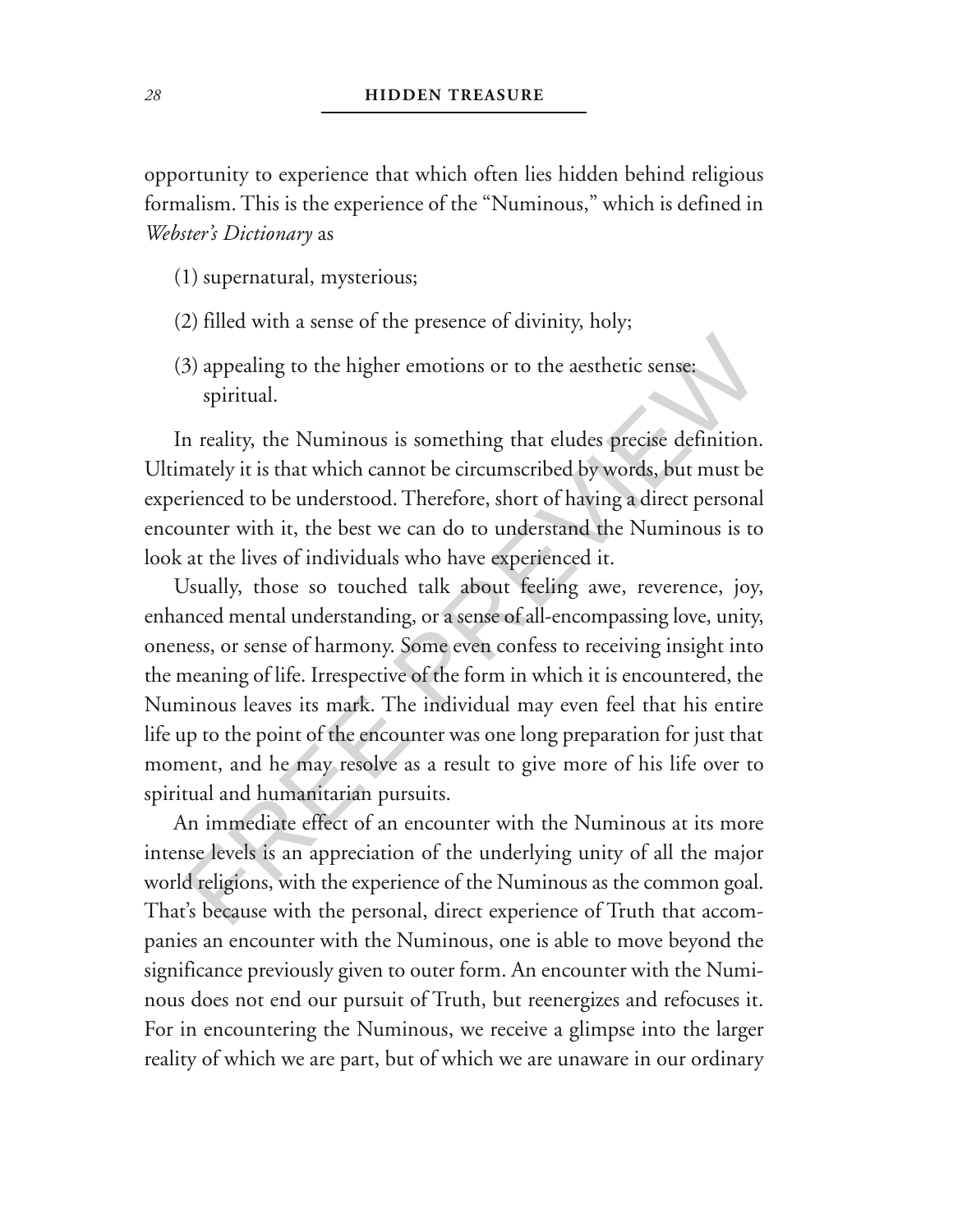states of consciousness. It is this foretaste and inner assurance that it offers which serves as our new motivation to transform our consciousness from one that is ego-driven to one that is spiritual and holistic.

Examinations. This is why contemplatives from different religious traditions<br>
Numinous. This is why contemplatives from different religious traditions<br>
can easily bridge institutional divides and share in one another's con It's worth emphasizing that no one religion has a monopoly on the Numinous. This is why contemplatives from different religious traditions can easily bridge institutional divides and share in one another's contemplative practices and spiritual insights. The relationship between the Numinous and various religious forms is similar to that between a mountain's peak and its sides. Just as you can reach a mountain peak by scaling its various sides, so too can the Numinous be attained from different religious perspectives. In fact, a personal encounter with the Numinous can be hastened by a familiarity with more than one major religious tradition, since such an eclectic worldview will enhance one's chances of seeing what lies beyond the formal structure into that which, by its very nature, is formless.

Generally speaking, the failure in our Christian practice to move beyond the symbolic to "the depths" in matters of the Spirit can lead to practices that are equivalent in their spiritual effects to a soccer player scoring against his own team. Chief among these practices is the delivery of the "prosperity gospel" message, popular with some brands of television-based ministries. In recent decades, with the rise of televangelism, we've seen a rising tide of believers who see and present Jesus Christ as a magic potion for all of life's problems. Not only is Jesus seen as the solution to personal problems such as of loneliness, sickness, and financial hardship, but he is presented as the secret ingredient that can make one "a winner" in "the game of life." Daily, we see individuals who claim to have proven this success formula march across the television screen, attesting to the belief that Jesus is the critical factor to their success, and each time, I am reminded of Jesus's response to those who wanted to become his followers immediately after witnessing the miracle in which he fed the five thousand: " … you are seeking me, not because you saw signs, but because you ate your fill of the loaves" (John 6:26).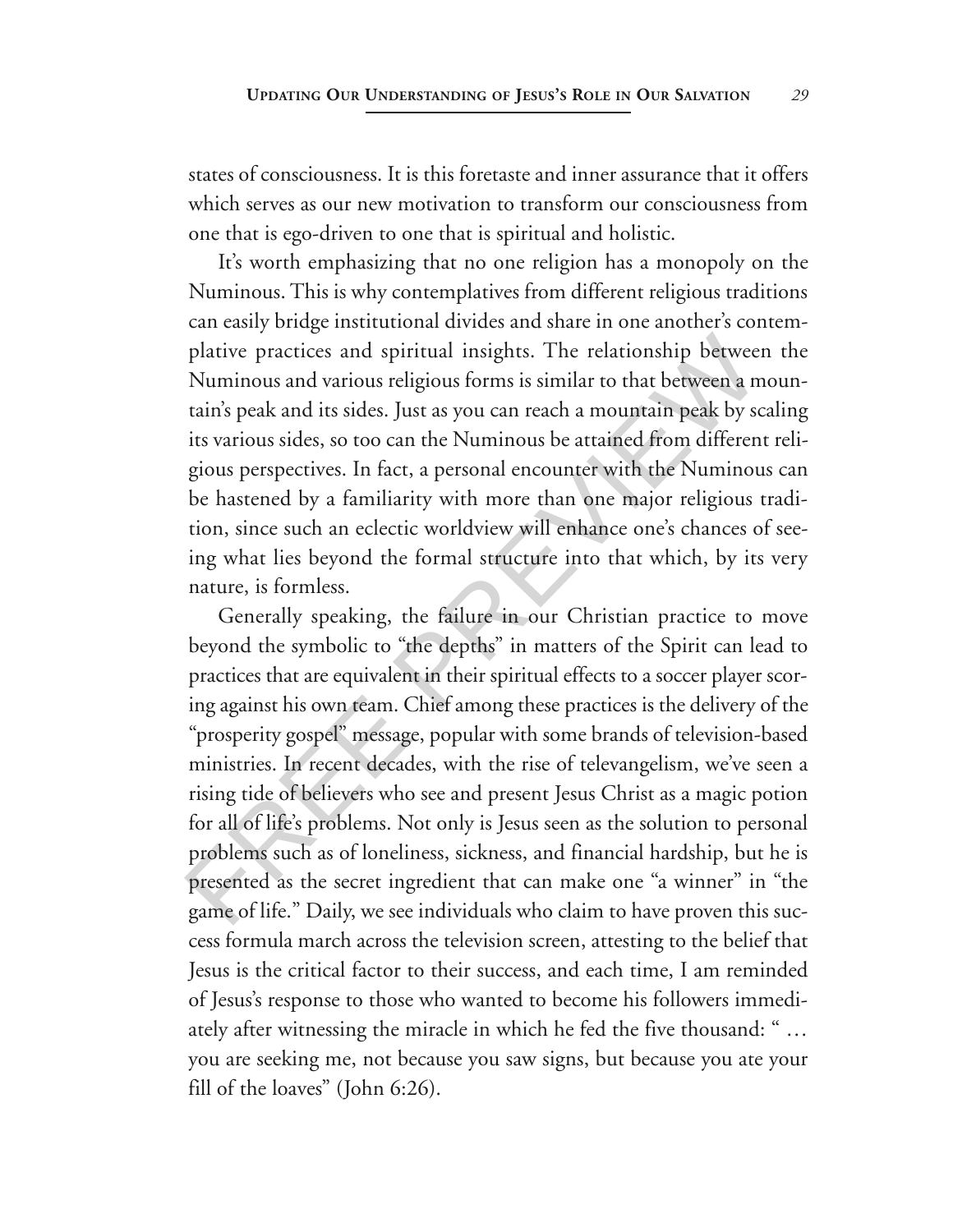# **Our Individual Responsibility for Making Acquaintance with the Spirit of Truth**

The idea that the Gospels contain hidden teachings should not come as a surprise to the ardent biblical student. Indeed, in his discourses, Jesus gave several indications that there is an esoteric aspect to his teachings. On one such occasion, he referred to a time when this esoteric side would reveal itself. In this exhortation to his disciples he said:

I still have many things to say to you, but you cannot bear them now. When the Spirit of truth comes, he will guide you into all truth, for he will not speak on his own authority, but whatever he hears he will speak, and he will declare to you the things that are to come. (John 16:12–13)

supprise to the attactivization in the state of the instances by several indications that there is an esoteric agreet to his teachings. On such occasion, he referred to a time when this estoric side would al itself. In thi I interpret this "Spirit of Truth" as being the spirit, or the principle of eclecticism or synthesis. From personal experience, I have learned that when guided by this principle, we do not confine our search for spiritual knowledge to any one religious tradition, but extend it to several. Once we allow ourselves to be guided by the Spirit of Truth or synthesis, we see that Truth, or Reality, is undifferentiated; it does not parcel itself out into different traditions, such as Eastern or Western, Catholic or Protestant. All such traditions through which we often insist on approaching Truth are our human creations, developed in an attempt to gain understanding from our various cultural perspectives—on something that is universal and timeless. Consequently, to gain access to Truth in its own, universal domain, we need to free ourselves from the limitations imposed by our various traditions. When one embodies the Spirit of Truth, or synthesis, one does not have to belong to an esoteric school or tradition to obtain esoteric knowledge, since such hidden knowledge can make itself available to anyone, even in the most public of domains.

Also, let me clarify that the spirit of eclecticism and synthesis is not the same thing as ecumenism, which is institutional. Curiosity and an